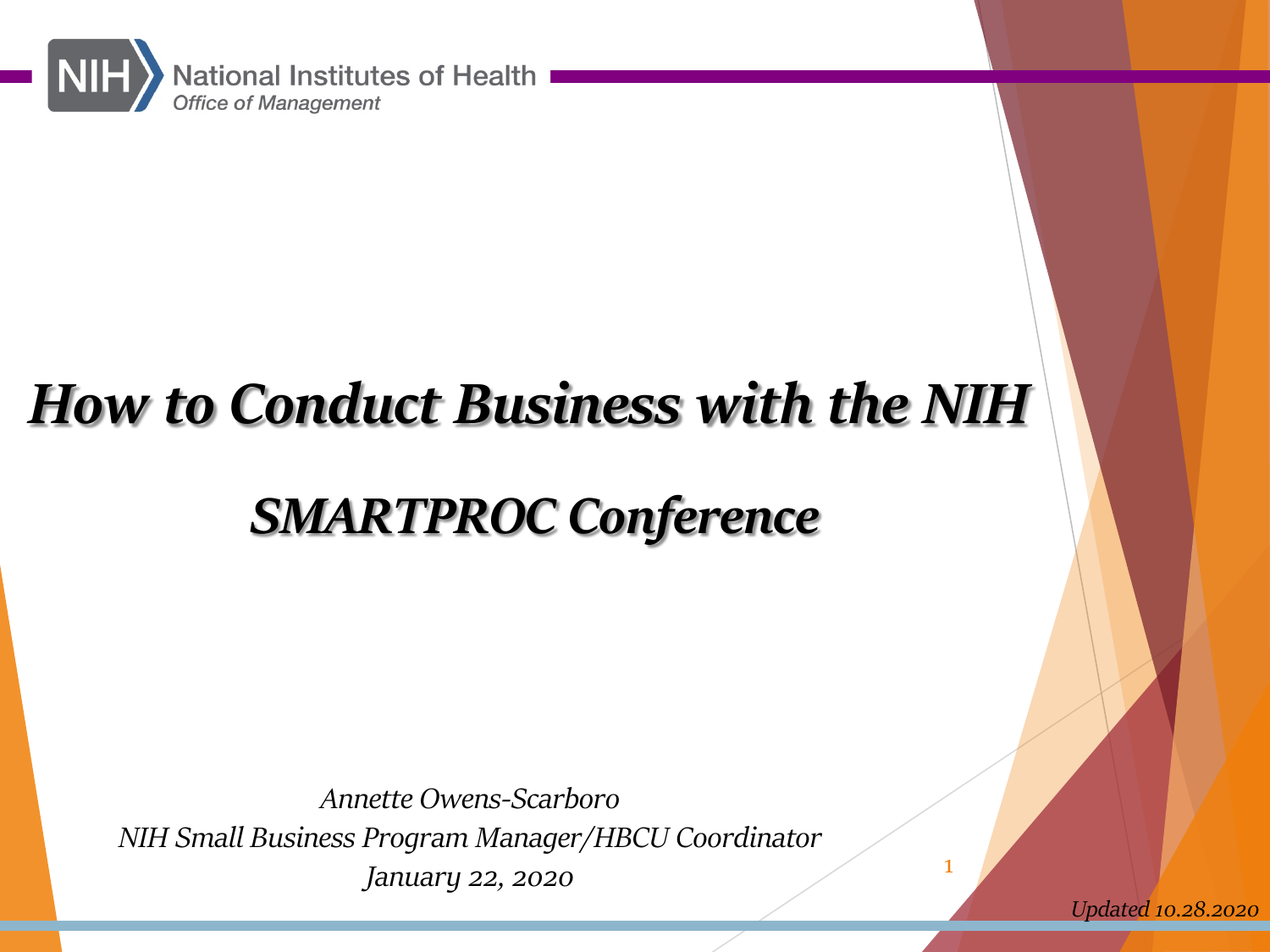

# NIH Overview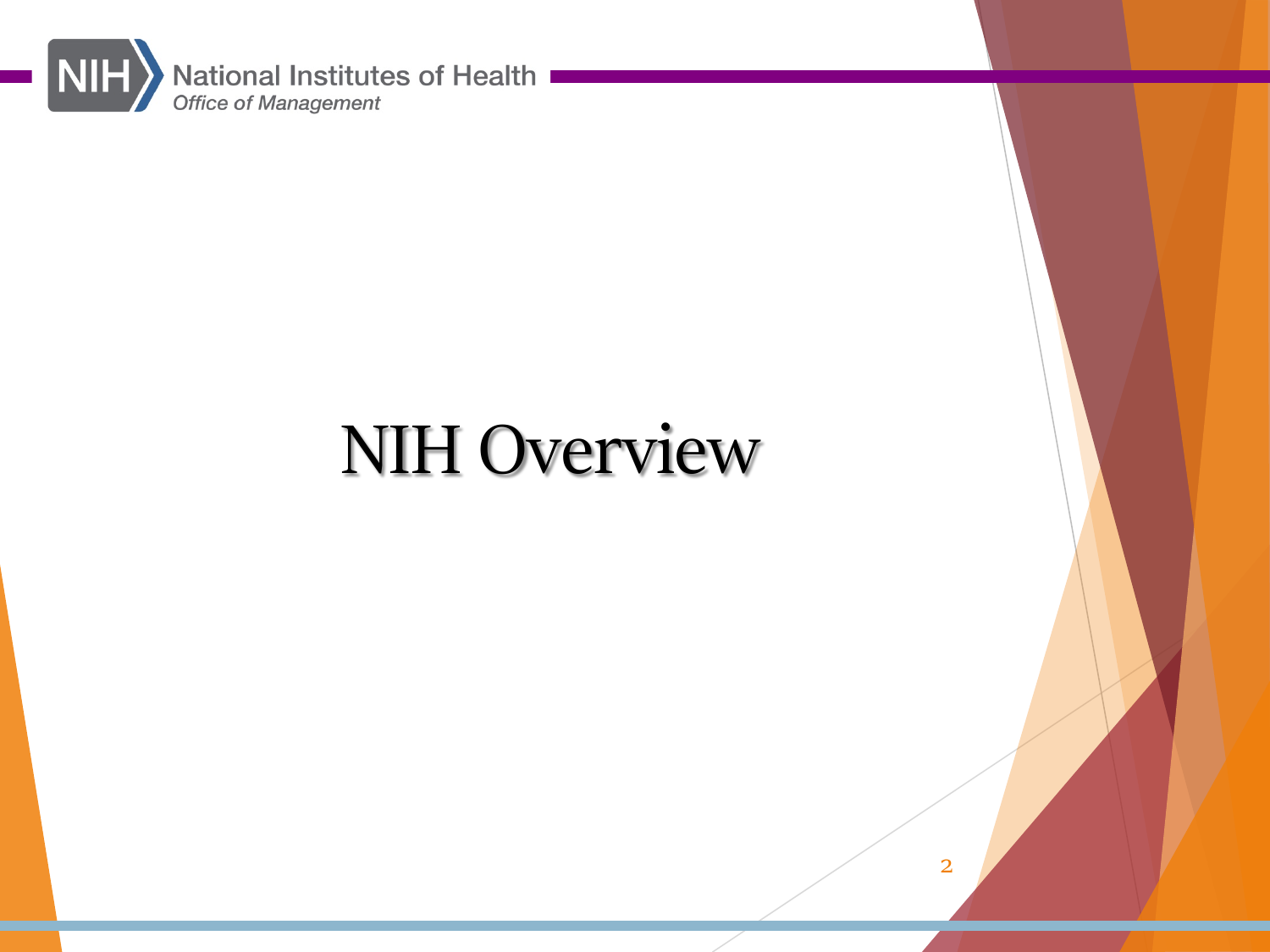

# NIH Mission

- $\blacktriangleright$  The world's foremost center for biomedical and behavioral science research, and the foundation that supports U.S. efforts to fight disease
- $\blacktriangleright$  The NIH mission is to discover knowledge that will lead to better health for everyone

3

 $\triangleright$  NIH FY 2020 Budget: Approximately  $$42+$  Billion \*(COVID Funds Included)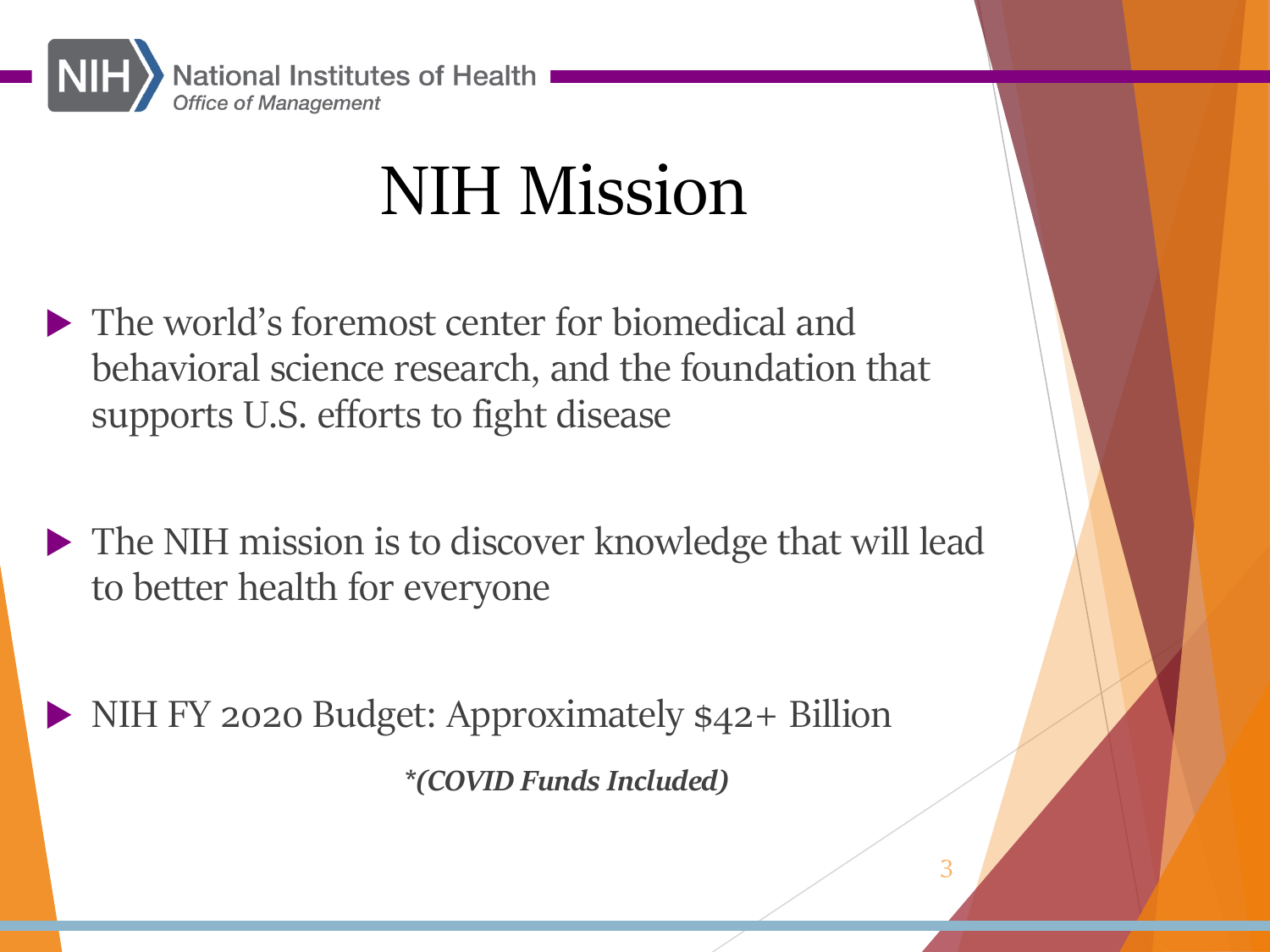

# Institute and Centers (IC's) and Offices of Acquisition (OA)

### 27 separate Institutes and Centers

u 10 separate Offices of Acquisitions (OA) that support the IC's with negotiated contracting, simplified acquisitions, GSA Schedules and Micro Purchases, etc.

https://oamp.od.nih.gov/acquisition-offices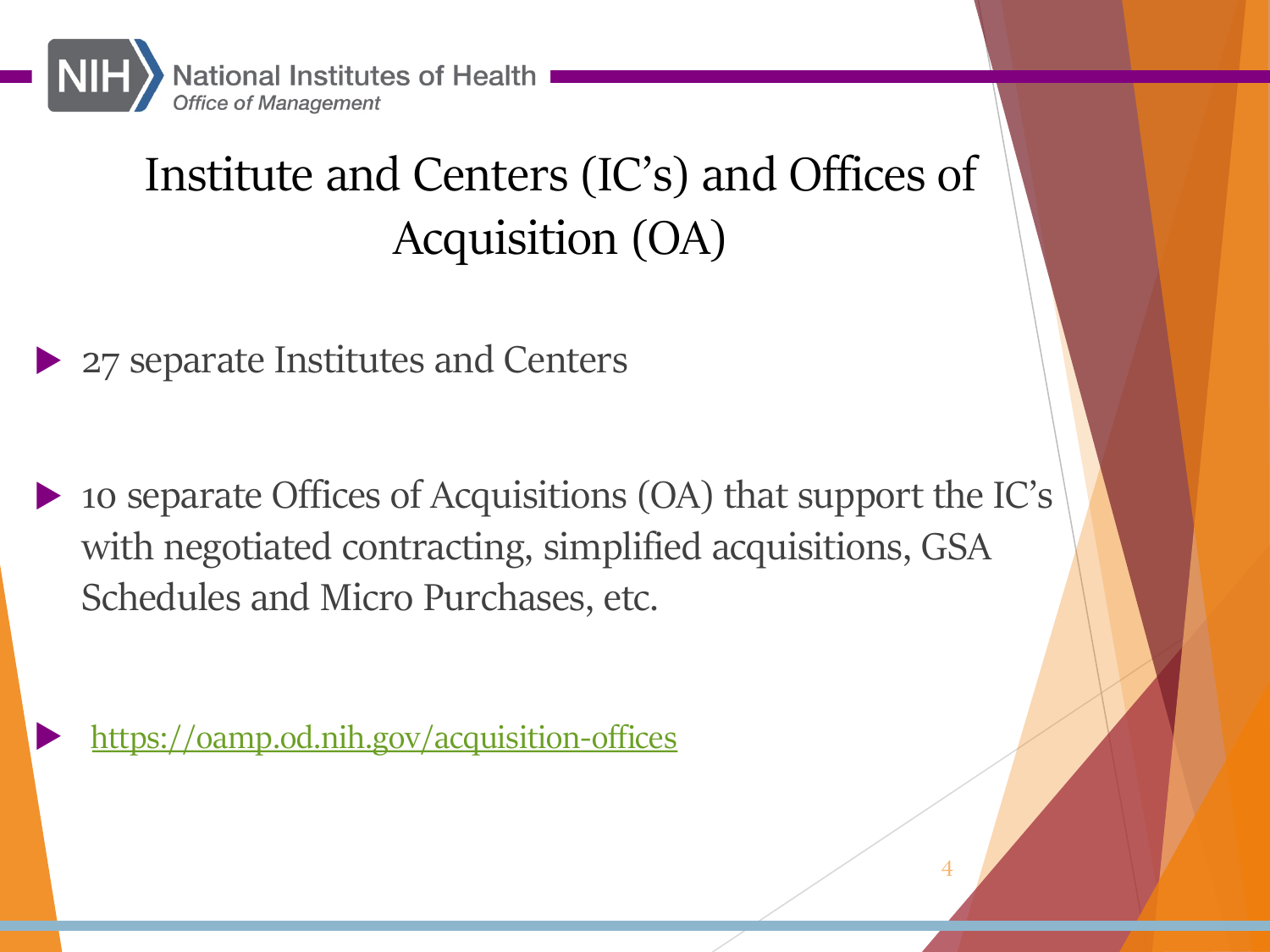**National Institutes of Health Office of Management** 

## NIH Institutes and Centers

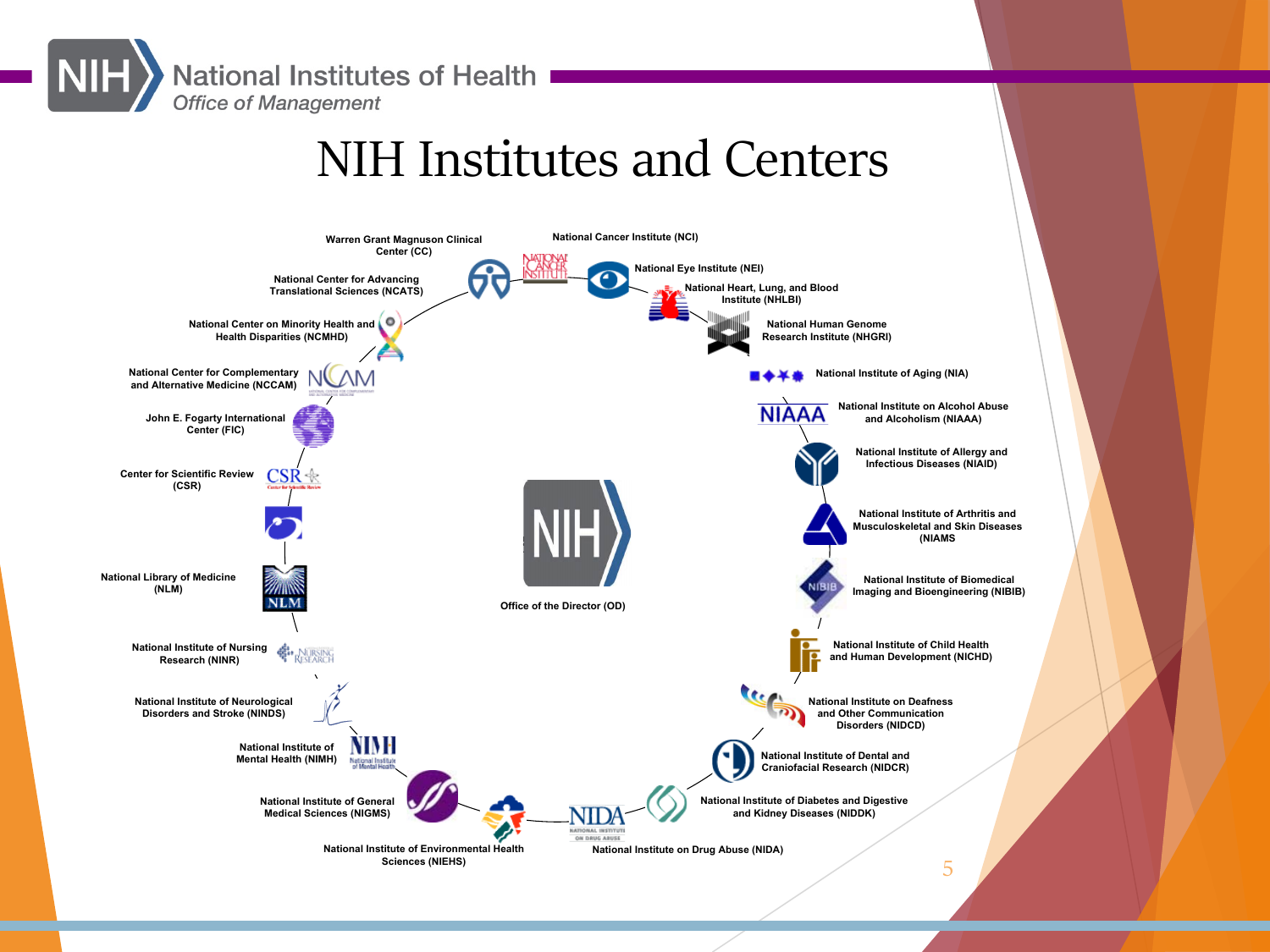

# What NIH Buys

### PRODUCTS:

Supplies, textile goods, office furniture, chemicals, paper products, machinery, office machines, computer equipment, laboratory equipment, instrumentation and communication equipment

### INFORMATION TECHNOLOGY:

IT products, management services, data entry, training, software development, maintenance, and analysis

### CONSTRUCTION SERVICES:

Architectural and engineering services, construction of dwellings, office buildings, laboratories and medical facilities, renovations and alterations

### SERVICES:

Consulting, studies, conferences, training, planning, technical assistance, clearinghouse, survey, data collection/ analysis, logistical and management support, evaluations, biomedical research and public awareness programs.

### RESEARCH AND DEVELOPMENT:

Includes clinical trials, pharmacological studies, genetics and biology investigations, vaccine development and testing, and environmental research. Most of the contract obligations stem from this.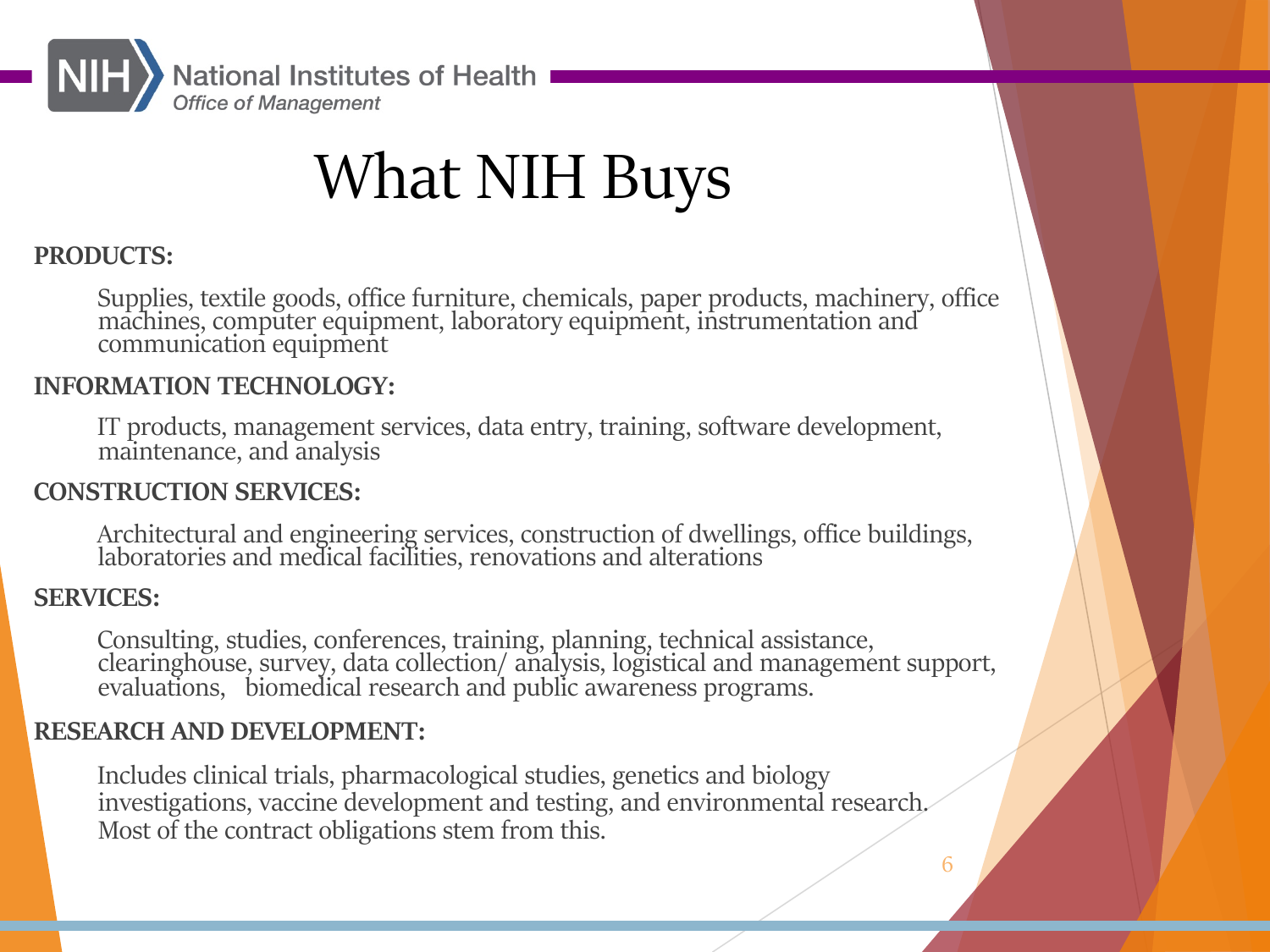### **National Institutes of Health Office of Management**



National Institute on Drug Abuse (NIDA, NINDS, NIMH, NIA, NCATS) R&D \$186M & Non-R&D \$491M Total: \$677 Christopher Belt

National Cancer Institute (NCI, NCCIH) R&D \$757M & Non-R&D \$296M Total: \$1.053B Teresa Baughman

Clinical Center (CC) R&D \$.190M & Non-R&D \$206M Total: \$206M Susan Nsangou

National Institute of Environmental Health Sciences (NIEHS) R&D \$86M & Non-R&D \$70M Total: \$156M Melissa Gentry

National Heart Lung & Blood Institute (NHLBI, NIAMS, CSR, NIDCR, NIBIB, NHGRI) R&D \$120M & Non-R&D \$165M Total: \$285M Acting: Ann Gawalt

#### NATIONAL INSTITUTES OF HEALTH OFFICE OF ACQUISITION AND LOGISTICS MANAGEMENT (OALM)

Diane J. Frasier Head of the Contracting Activity, NIH Total: \$5.952B

COAC: R&D Contracts: \$1.891B & Non-R&D Contracts: \$3.626B DELEGATED: Purchase Card: \$25M; Delivery/Task Orders & Purchase Orders: \$143M; BPA Calls: \$37M

> Office of Logistics & Acquisition Operations (OLAO, NINR, NEI, ORS, NIDCD, NIGMS, OD, NITAAC) R&D \$8M & Non-R&D \$484M Total: \$492M Acting – Susan Cortes-Shrank NITAAC: \$321M Bridget Gauer

FY 2019 Solar Chart

National Institute of Allergy & Infectious Diseases (NIAID, HHS Biodefense) R&D \$627M & Non-R&D \$254M Total: \$881M Charles Grewe

Office of Research Facilities (ORF) All NIH Facilities Related to Acquisitions R&D \$0M & Non-R&D \$643M Total: \$643M Kala Shankar

National Library of Medicine (NLM, CIT, OD) R&D \$10M & Non-R&D \$516M Total: \$526M Dan Hartinger

National Institute of Child Health & Human Development (NICHD, NIAAA, FIC, NIDDK, NIMHD) R&D \$92M & Non-R&D \$184M Total: \$277M Olga Acosta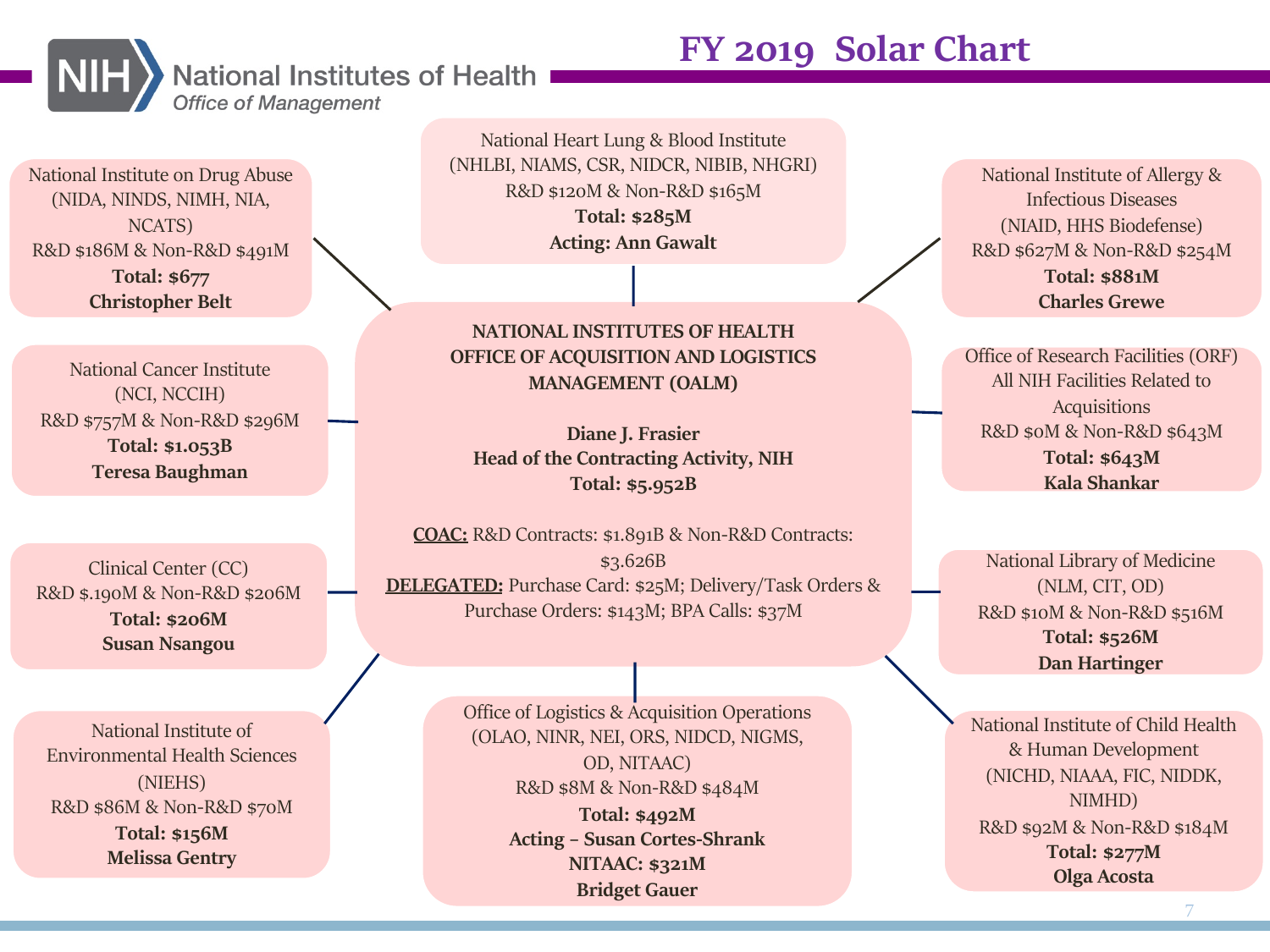

## NIH FY 2020 Small Business Goals



Percentages are based on the number of eligible obligations, per small business goal, divided against the experi<br>eligible total small business obligations for NIH in FY 2018. Data derived from the FPDS-NG Small Business Goaling Report. \*NIH does not have a Veteran-Owned Small Business goal as it is inclusive to the Small Business goal nor does NIH have an 8(a) goal as it is inclusive to the Small Disadvantaged goal.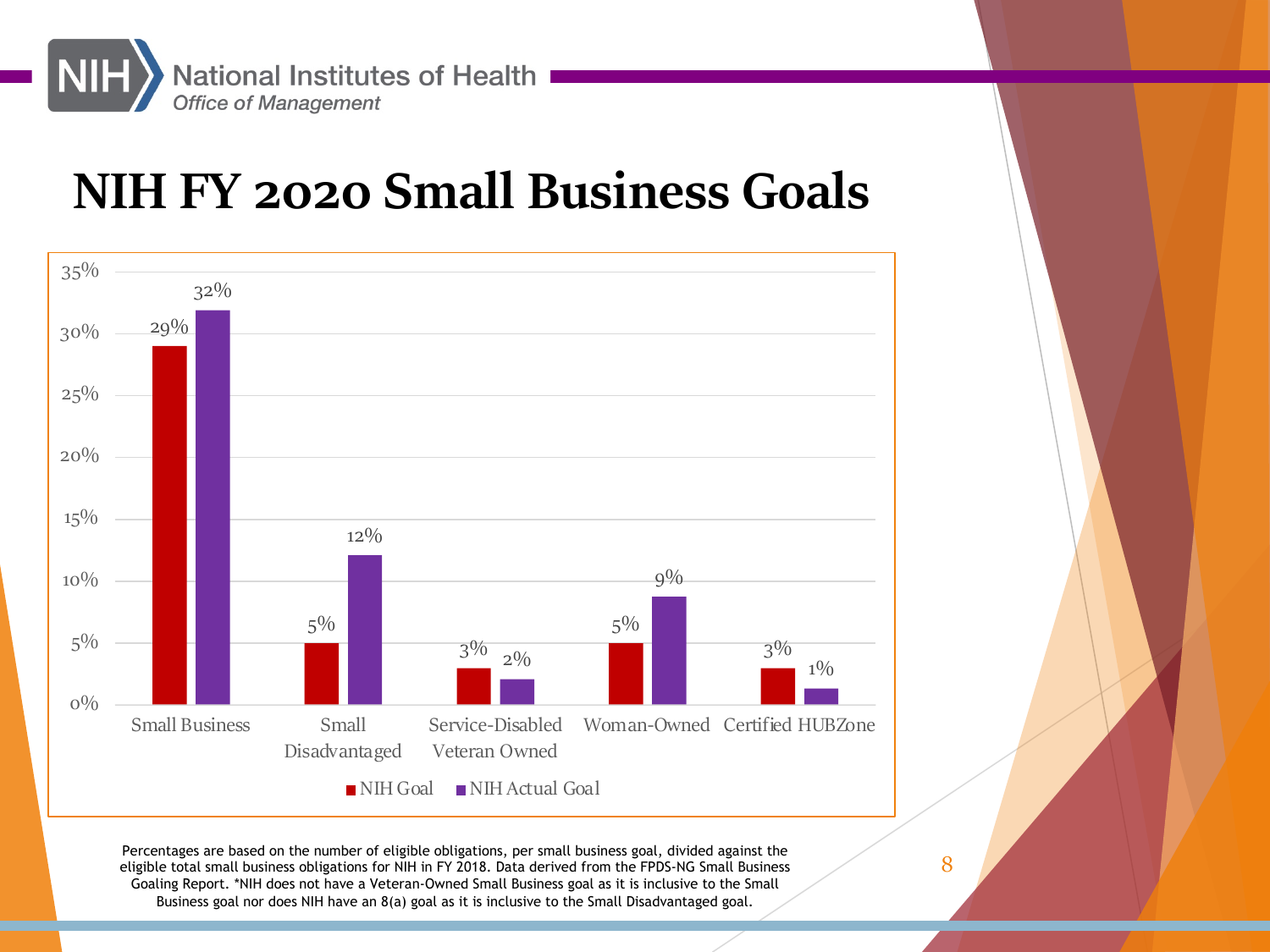

# NIH GWAC

- NIH Information Technology Acquisition & Assessment Center (NITAAC)
	- Designated by OMB to administer three "Best in Class" Government-Wide Acquisition Contracts (GWACs)
		- CIO-SP<sub>3</sub> Services
		- CIO- SP3 Small Business Services and Small Business Goals
		- CIO-CS Commercial Commodities and Solutions
- Any Federal Agency may use them without further delegation
- Expanded capabilities to include our new full-service Assisted Acquisition program
- Believes in quality customer service and support
- Continually improving to assist federal agencies in obtaining better IT solutions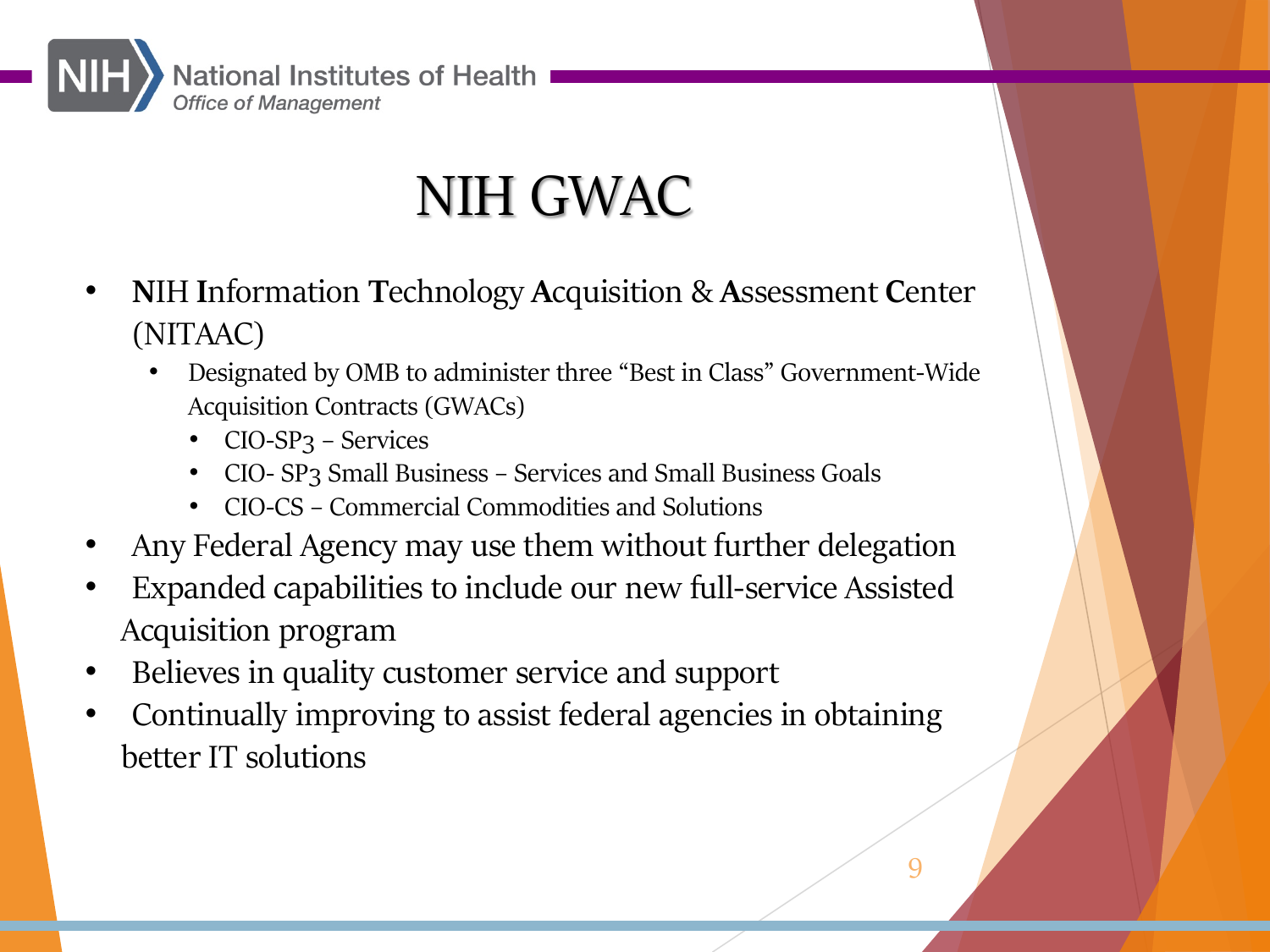

National Institutes of Health

# [NIH Con](https://ltasc.od.nih.gov/)tract Vehicles

- NIH [Supply Center](https://www.ors.od.nih.gov/sr/dvr/facility/Pages/Laboratory%20Animal%20Research%20Contract%20(LARC).aspx)
	- https://nihsccatalog.od.nih.gov
- [NIH Public Information and Communication Services \(PICS\)](https://oamp.od.nih.gov/dsaps/guides-policies-procedures)
	- https://pics.olao.od.nih.gov/
- NIH Conference, Administrative, and Travel Services Contract (NIHCATS) III
	- [https://nihcats.olao.od.nih.gov/ab](mailto:BPAProgramBranch@od.nih.gov)out.html
- NIH Business Professional Support Services Contract (NIHBPSS)
	- https://nihbpss.olao.od.nih.gov/
- NIH Long Term Administrative Support Contract (LTASC) II
	- https://ltasc.od.nih.gov/
- NIH Laboratory Animal Research Contract (LARC)
	- The site content is currently being updated https://www.ors.od.nih.gov/sr/dvr/facility/Pages/Laboratory%20Animal%20Research act%20(LARC).aspx
- NIH Purchase Card
	- https://oamp.od.nih.gov/dsaps/guides-policies-procedures
- NIH-Wide Blanket Purchase Agreements (BPAs)
	- Contact the NIH BPA Program Branch at 301-496-5212 or email BPAProgramBranch@od.nih.gov for more information.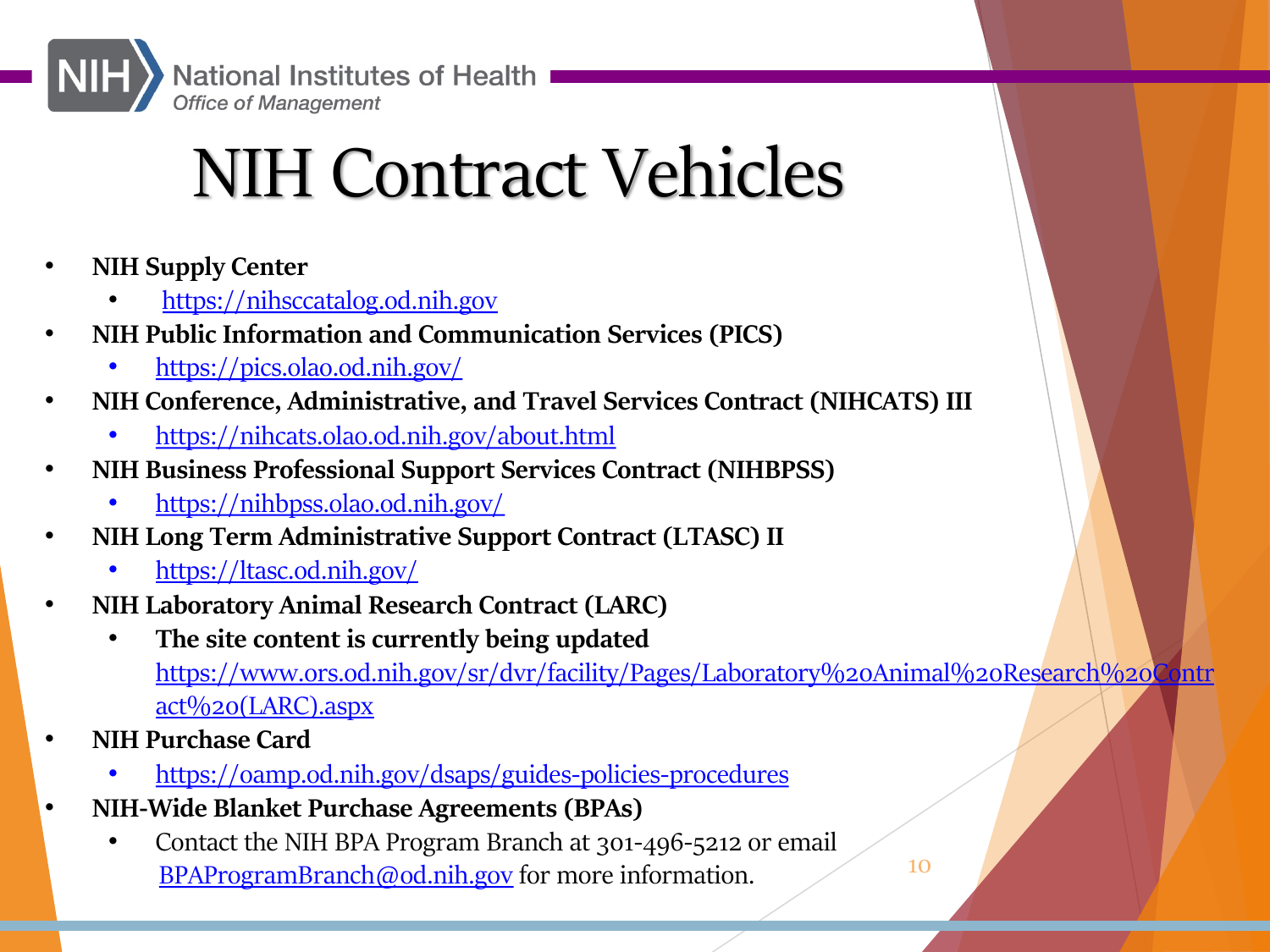

# NIH Path to Excellence and Innovation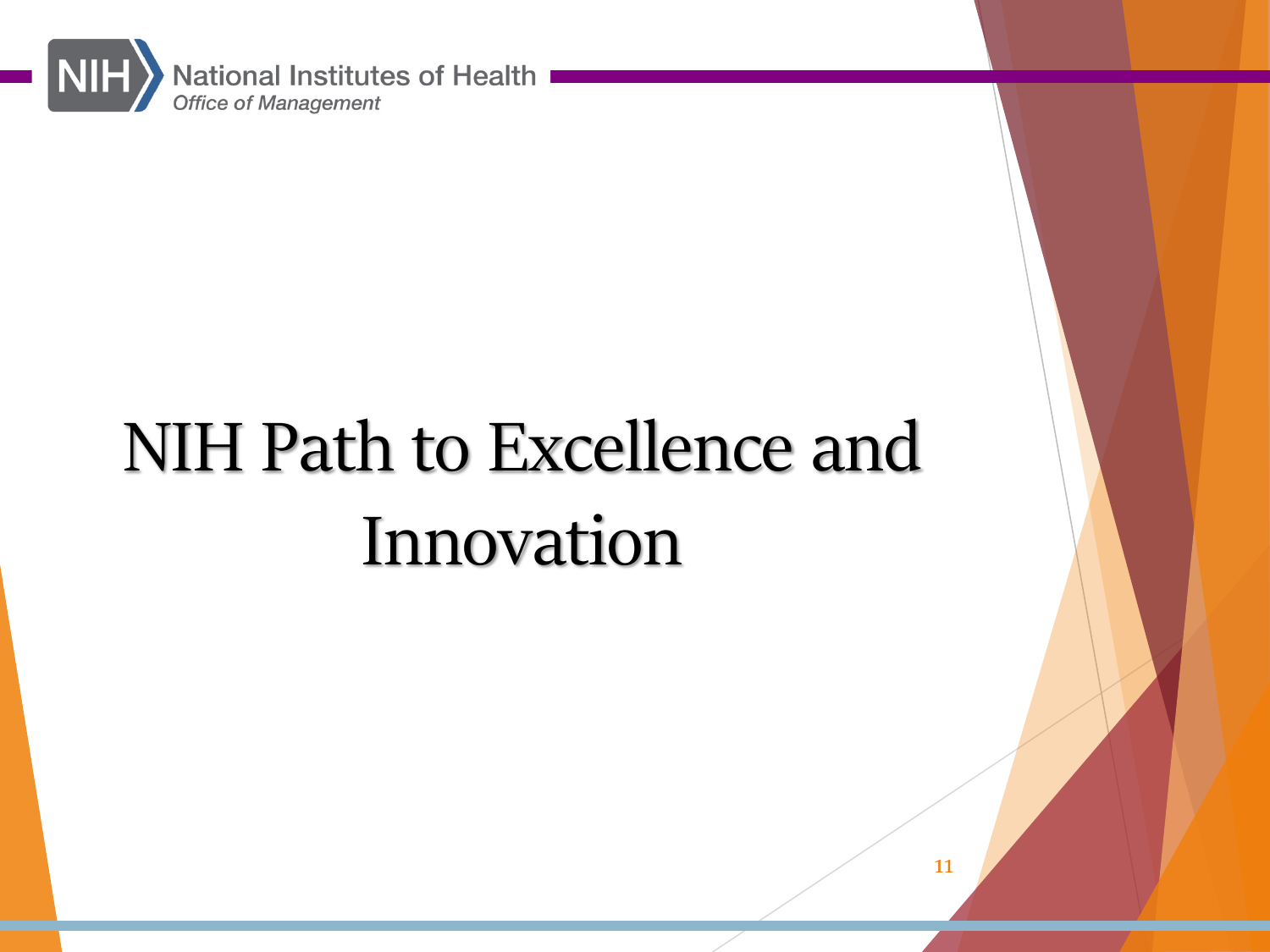

Presidential Executive Order 13779: Initiative to Promote Excellence and Innovation at Historically Black Colleges and Universities (HBCUs)

[Federal] agencies are to develop plans to

- assist in strengthening HBCU's ability to equitably participate in Federal programs;
- encourage the private sector to improve the capacity of HBCUs; and
- − establish how the agency intend to increase the capacity of HBCUs to compete effectively for grants, contracts, or cooperative agreements.

Extracted from White House Executive Order signed February 28, 2017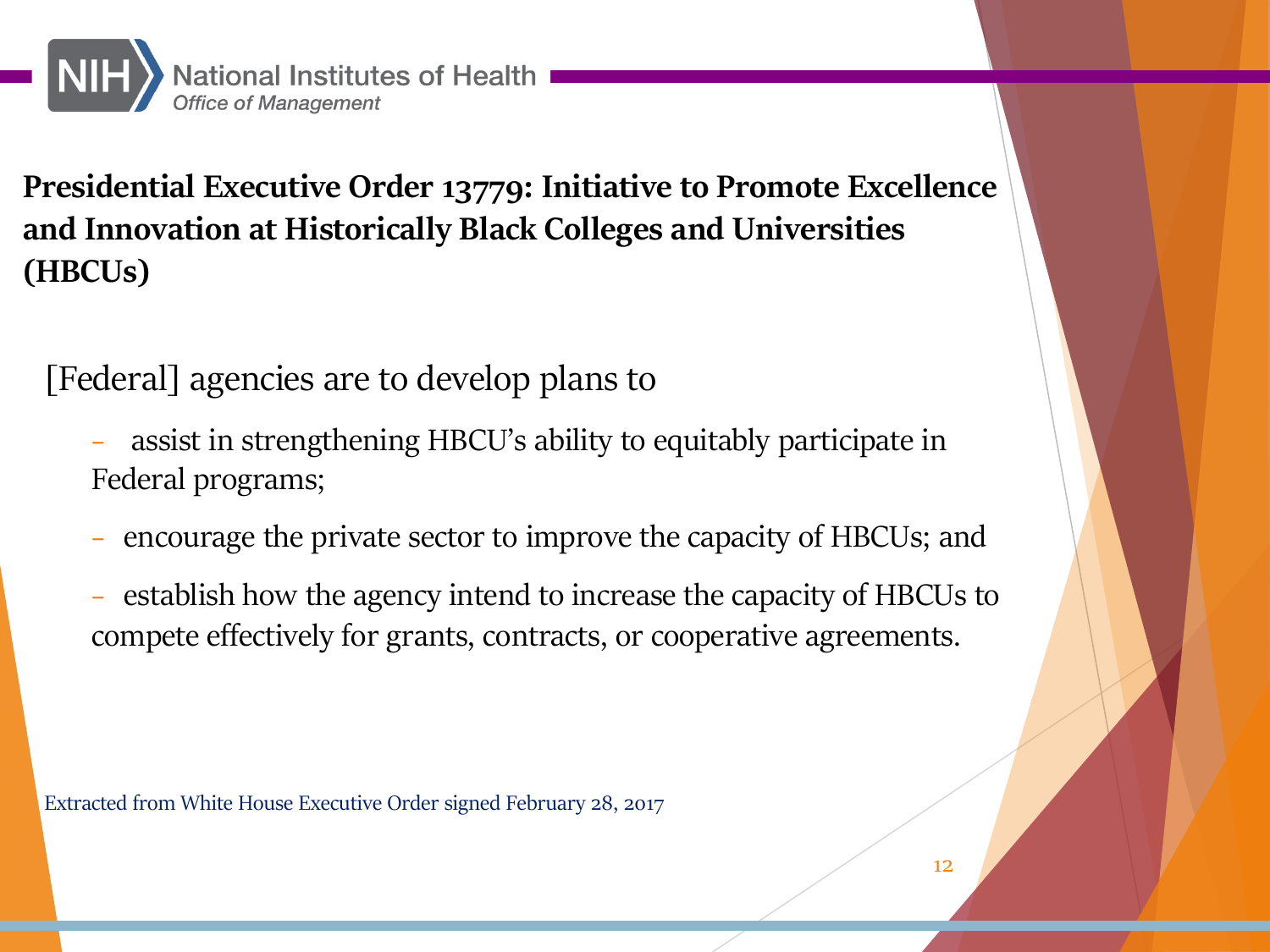

## What is the Path to Excellence and Innovation?

 $\triangleright$  The mission of the PEI Initiative is to empower HBCUs with the knowledge, resources, and skills they need to effectively and consistently compete for and win contracts from the National Institutes of Health and thereby diversify revenue streams and create more research opportunities for those academic institutions.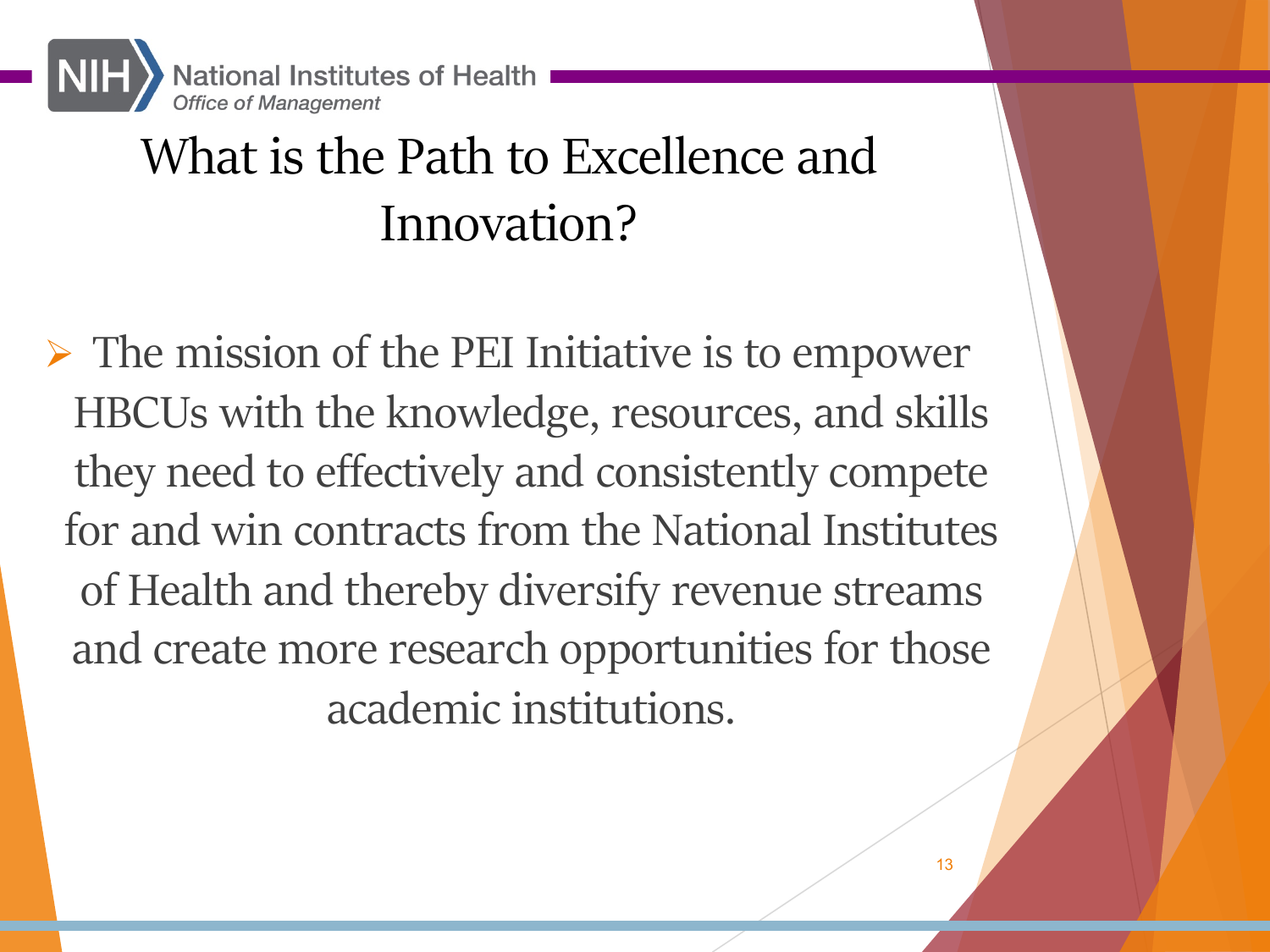

## The PEI Upcoming Expansion

- Ø During fiscal year 2021, the Path to Excellence and Innovation (PEI) initiative will begin offering more extensive acquisition training and technical assistance for Historically Black Colleges and Universities (HBCUs). The expanded program also will foster partnerships between HBCUs and businesses.
	- $\triangleright$  The ultimate goal of the next phase of the PEI Initiative will be to assist the Small Business Program Office in empowering HBCUs to secure 2% of NIH contracts.
	- $\triangleright$  If you are interested in becoming apart of the PEI 2.0 cohort, applications are currently accessible via the PEI website and will no longer be accepted after February 12, 2021.
	- The PEI Database will be launched and will provide users with the following:
		- $\triangleright$  Streamlined communication with NIH officials
		- Ø Streamlined communication with other PEI participants (HBCUs & Business Partners)
		- $\triangleright$  Ability to view a consolidated listing of NIH contract & grant opportunities in real-time
		- Ø Opportunities will be filtered based on user's organizational capabilities and NIH Institutes and Centers (IC's) of interest
		- Increase transparency between the NIH and your organization 14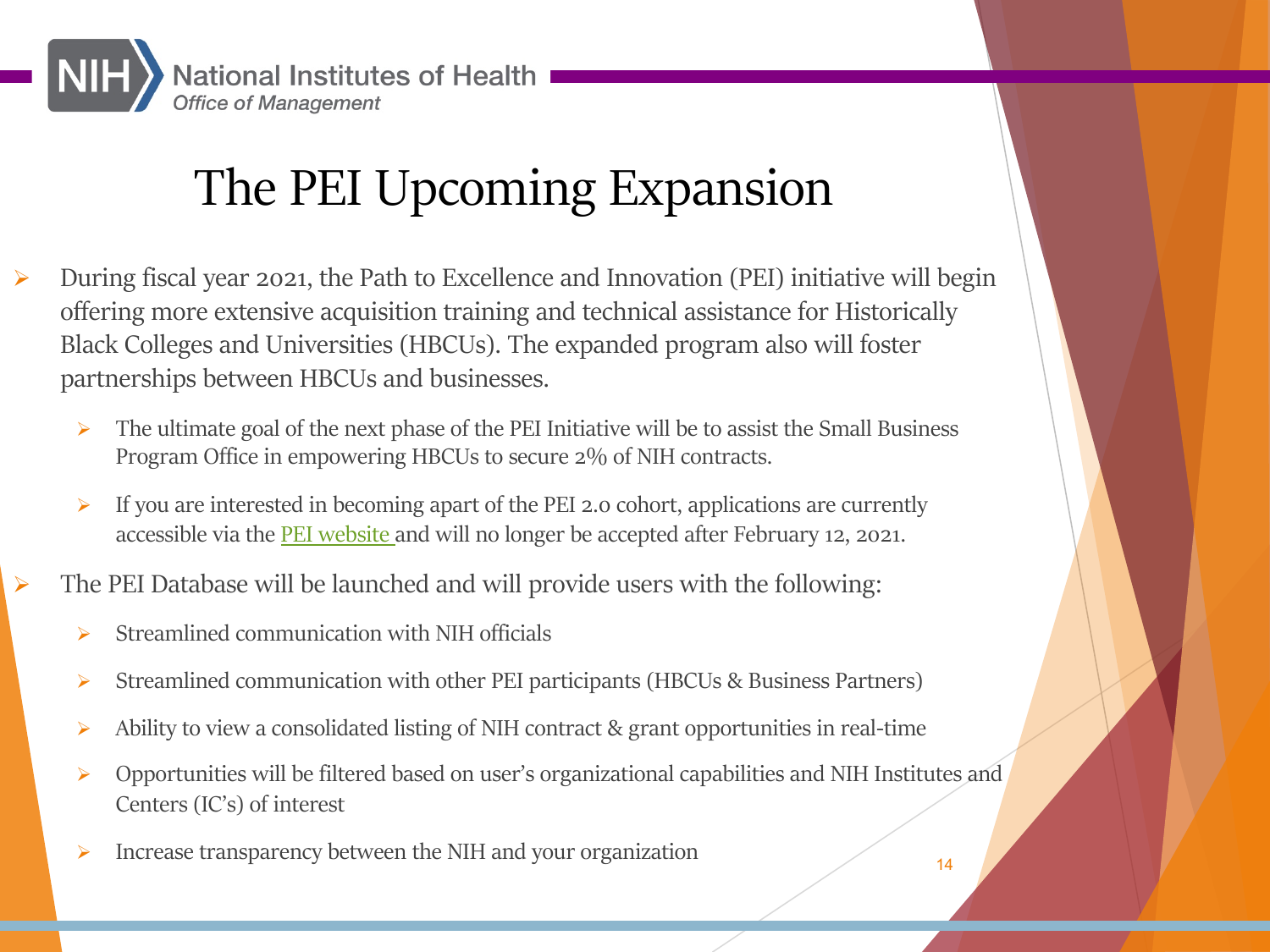

# Procurement Helpful Hints

- Starting out it is difficult to deal with all 27 Institutes and Centers
	- $\triangleright$  Focus on a niche health area or service area and align with a couple ICs
	- $\triangleright$  Contact the Director of the respective Office of Acquisition only for leads focus on meeting with program areas
	- Ø Review information on the selected ICs internet site and FedBizOpps to better understand NIH requirements and prime contractors
- Visit scientific conferences, provide demos of cutting edge/niche products and services, and market to the programs
- Work towards subcontracts if the prime contracts are not forthcoming learn from existing contractors
- Start with small Blanket Purchase Agreements (BPA) or purchase orders, if necessary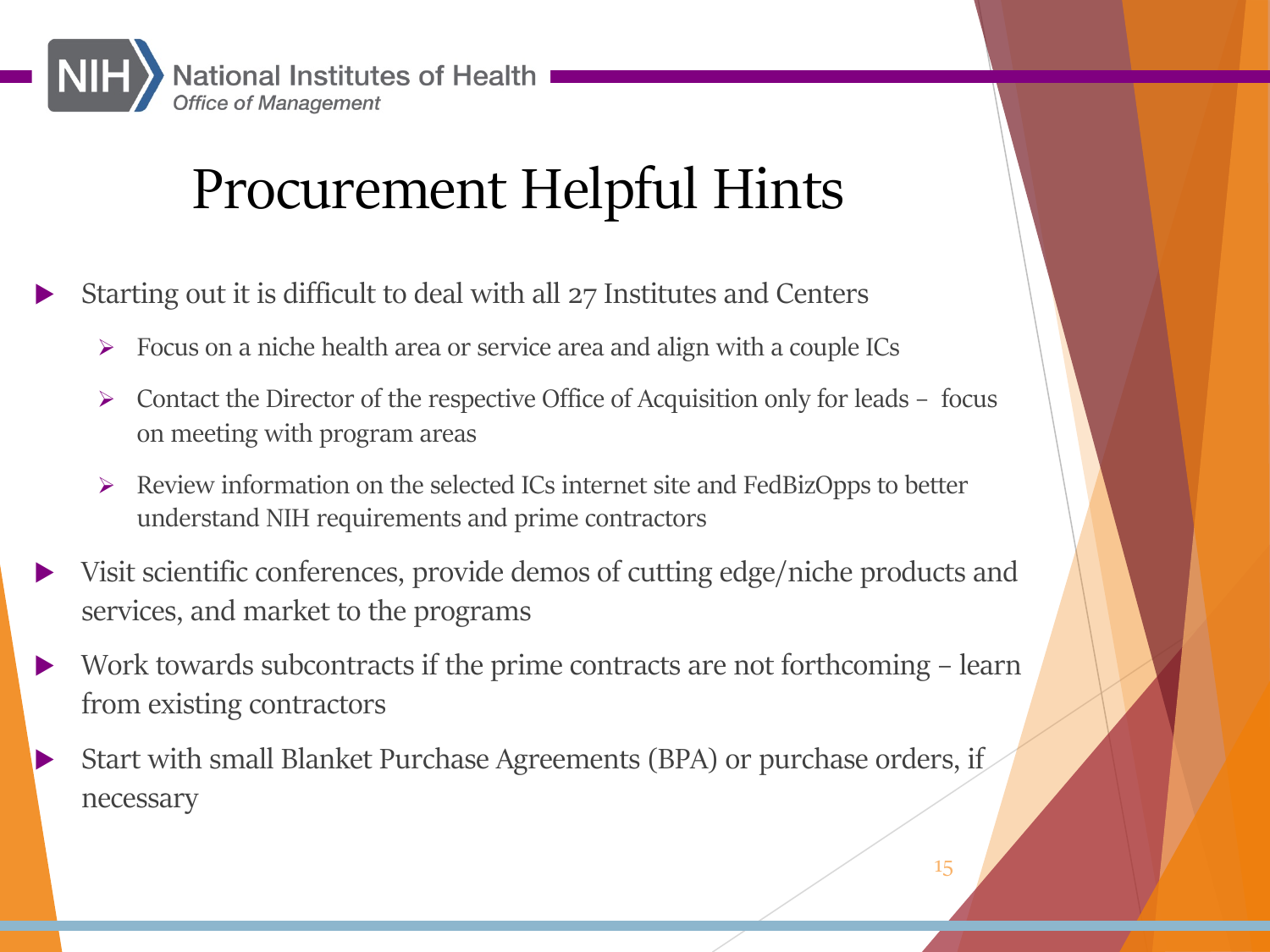

# [Pr](mailto:Anita.Allen1@cms.hhs.gov)[ocurement](mailto:Wayne.berry@nih.gov) [O](mailto:Anita.Allen1@cms.hhs.gov)utreach

- Participate in NIH Outrea[ch events including NIH Ind](mailto:Jonathan.Ferguson@nih.gov)ustry Day
- Attend Vendor Outrea[ch Sessions](mailto:Natasha.Boyce@nih.gov)
- Contact the NIH Small Business (SB) Specialist and introduce yourself and your company so that the SB Specialist knows your firm's capabilities
	- Ø NIH Small Business Specialists
		- Ø Anita Allen: Anita.Allen1@cms.hhs.gov
		- Ø Wayne Berry: Wayne.berry@nih.gov
		- Ø Jonathan Ferguson: Jonathan.Ferguson@nih.gov
		- Ø Natasha Boyce: Natasha.Boyce@nih.gov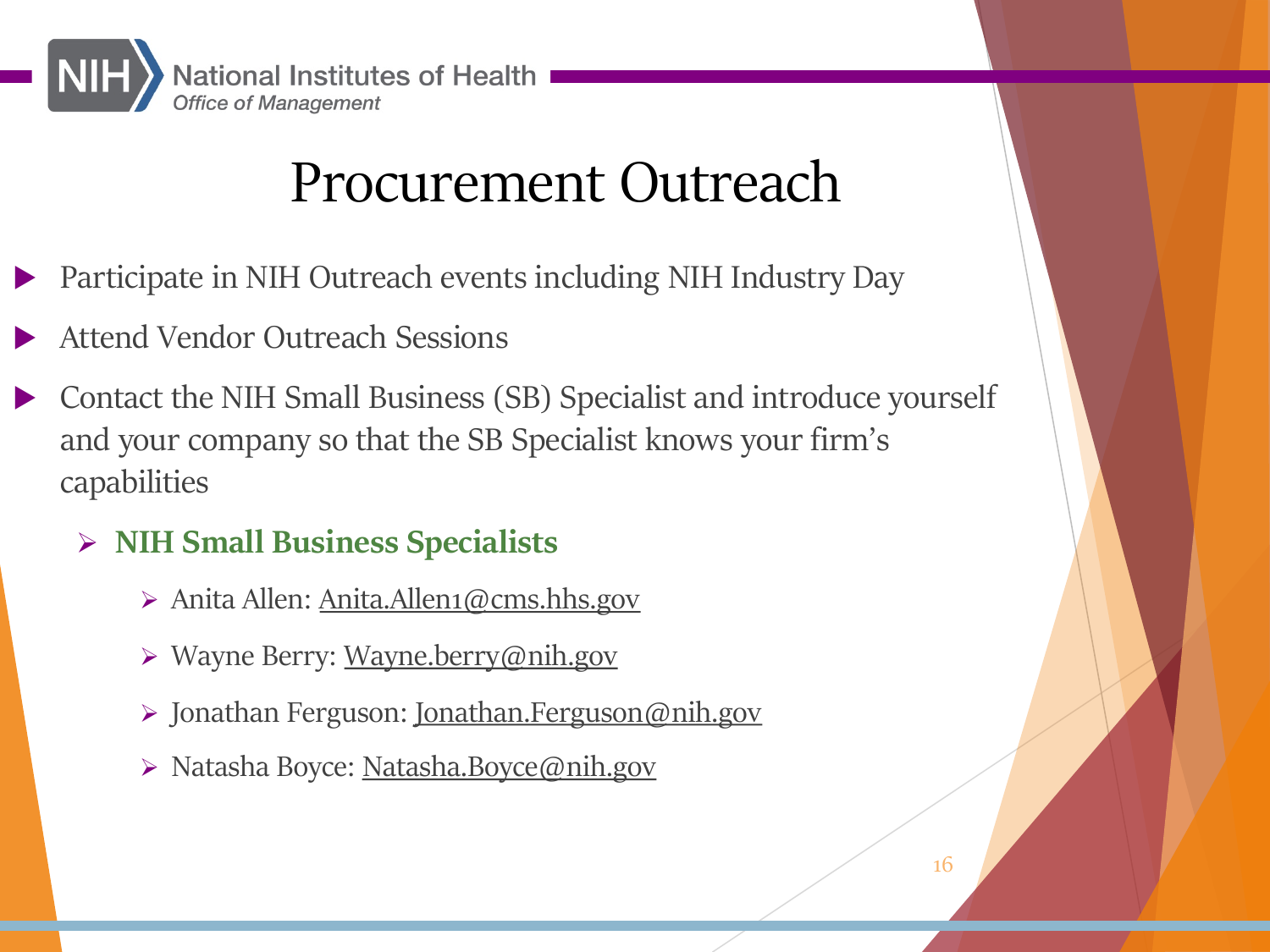

## [Procurement Resou](https://www.fpds.gov/fpdsng_cms/index.php/en/)rces

- [Review NIH Procurement Forecast \(updated quarterly\)](https://www.sba.gov/federal-contracting/contracting-guide) on our homepage
	- INIH SBPO Webpage: https://oamp.od.nih.gov/NIHSmallBusiness
- Beta.Sam.gov: https://beta.sam.gov/
- Small Business Resources: https://oamp.od.nih.gov/content/smallbusiness-resources
- **Exercice Procurement Data System:** https://www.fpds.gov/fpdsng\_cms/index.php/en/
- SBA Contracting Guide: https://www.sba.gov/federalcontracting/contracting-guide